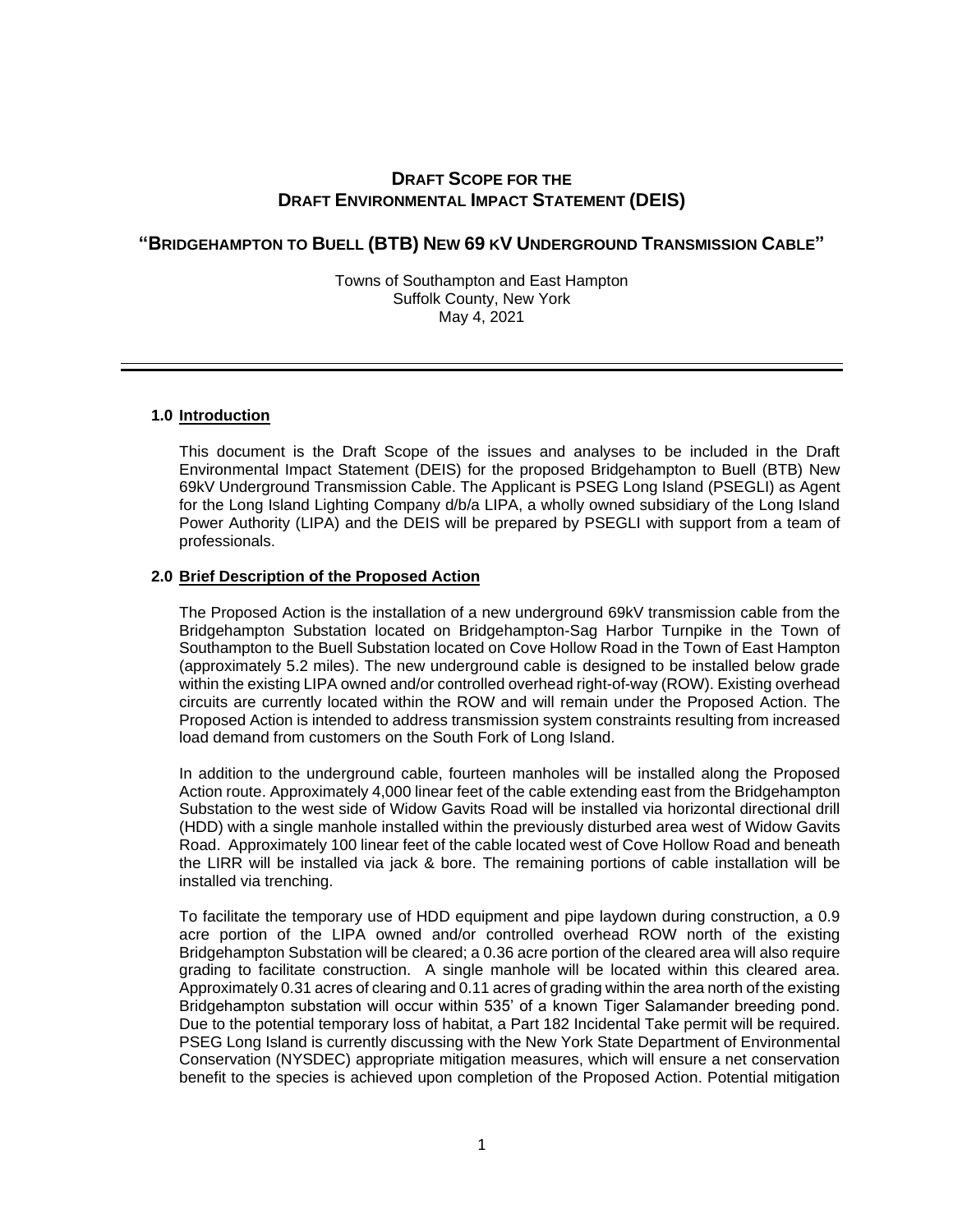measures include, but are not limited to, the installation of a Tiger Salamander culvert to connect existing fragmented habitats.

Additionally, portions of the ROW may require stabilization in order to allow machinery access for the installation of the underground cable and manholes. Stabilization may include grading or excavation of existing soils and temporary placement of Recycled Concrete Aggregate (RCA).

### **3.0 Potentially Significant Adverse Impacts**

The following potentially adverse impacts of the Proposed Action will be described and evaluated in the DEIS.

#### **Impacts on Land:**

*The Proposed Action may involve construction on slopes of 15% or greater.*

Portions of the proposed route of the underground transmission cable have slopes 15% or greater. Existing slopes of this magnitude often result in the need for greater erosion control and sedimentation measures and have wider ranging impacts on the preservation of natural ecosystems. As a result, construction in slopes of this grade will be assessed for potential impacts.

 *The Proposed Action may result in increased erosion, whether from physical disturbance or vegetation removal (including from treatment by herbicides).*

The total disturbance associated with the Proposed Action is 18.70 acres. The portions of the underground transmission cable and associated underground vaults that will be constructed in areas that are currently vegetated will be evaluated for a potential increase in erosion of the project area. The current land use or covertype of the Proposed Action and proposed disturbance are noted in the following table.

| Land Use or Covertype                                                                        | <b>Proposed Action</b><br>(acres) | Proposed<br><b>Disturbance</b><br>(acres) |
|----------------------------------------------------------------------------------------------|-----------------------------------|-------------------------------------------|
| Roads, Buildings, and other paved or<br>impervious surfaces                                  | 2.43                              | 0.59                                      |
| Forested                                                                                     | 3.13                              | 0.77                                      |
| Meadows, grasslands or brushlands<br>(non-agricultural, including abandoned<br>agricultural) | 23.59                             | 12.64                                     |
| Wetlands                                                                                     | 0.71                              | Ω                                         |
| Non-vegetated (bare rock, earth or fill)                                                     | 6.54                              | 4.70                                      |
| Total                                                                                        | 36.40                             | 18.70                                     |

#### **Impacts on Surface Water:**

 *The Proposed Action may involve construction within or adjoining a freshwater or tidal wetland or water body.*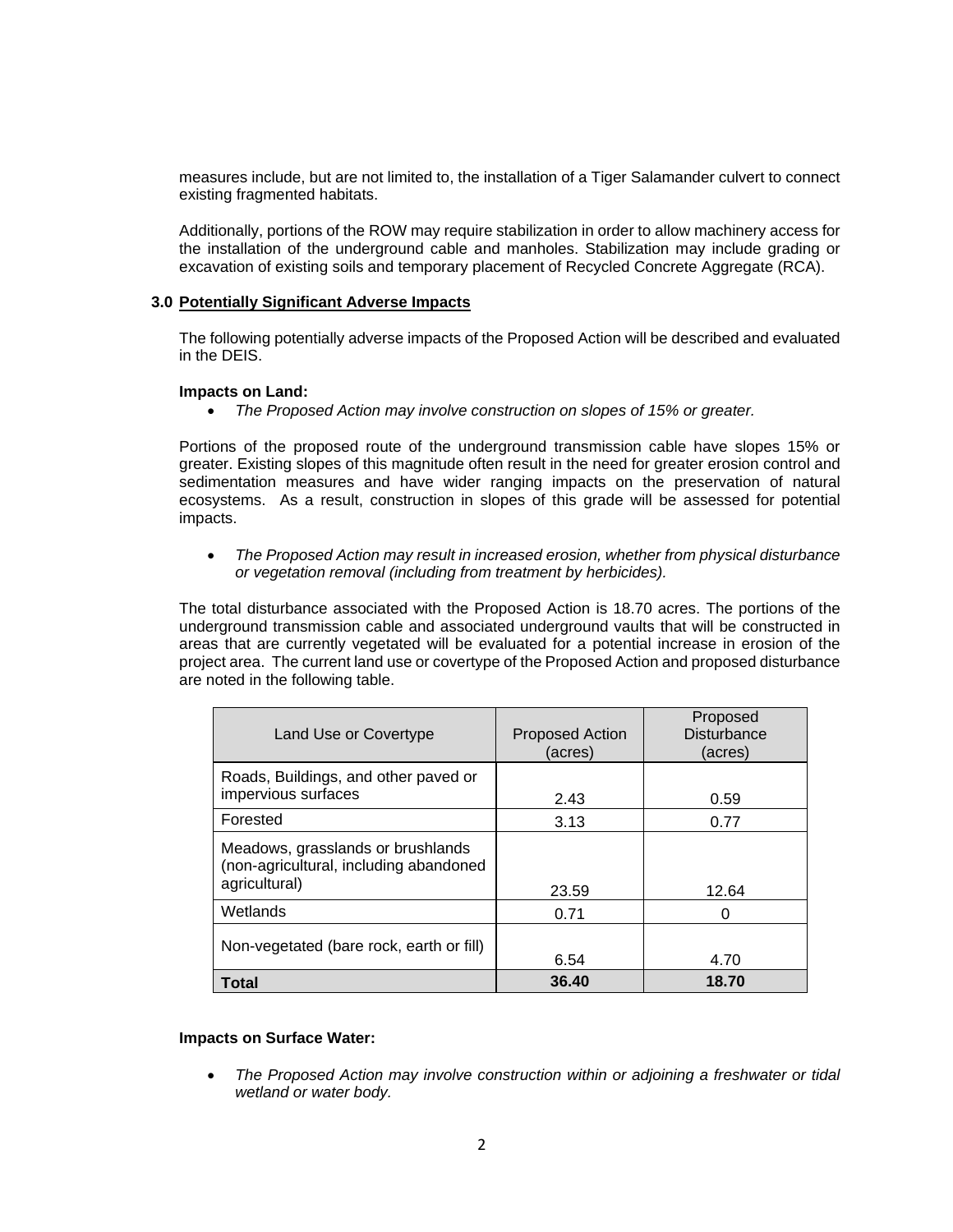The Proposed Action includes the installation of underground transmission cable below two (2) regulated freshwater wetlands associated with the Long Pond wetland complex between Bridgehampton-Sag Harbor Turnpike and Widow Gavits Road. Also additional freshwater wetlands associated with the Long Pong wetland complex and adjacent un-named wetland complexes are located to the north and south of the existing overhead ROW will be adjacent to the Proposed Action. Approximately 450' west of the Bridgehampton Substation, the pipe laydown area required to facilitate the HDD will cross the southern portion of a regulated freshwater as well as enter the adjacent area of an additional freshwater wetland.. Potential impacts to these wetlands from the Proposed Action will be examined in further detail.

# **Impacts on Groundwater:**

 *The Proposed Action may result in temporary new or additional use of groundwater or may have the potential to introduce contaminants to groundwater or an aquifer.*

Approximately 4,000 linear feet (LF) of the new underground transmission cable will be installed via HDD. During construction the total anticipated water usage/demand per day will be 15,000 gallons to facilitate the drilling operations. Evaluation of water withdrawals of this magnitude on the local water supply and groundwater elevation will be undertaken.

# **Impact on Flooding:**

*The Proposed Action may result in development within a 100 year floodplain*

Approximately 150 LF of the Proposed Action will be located within FEMA Flood Hazard Zone A. An evaluation of the Proposed Action in relation to the flood zone will be undertaken.

# **Impact on Plants and Animals:**

 *The Proposed Action may cause reduction in population or loss of individuals of threatened or endangered species as listed by New York State or the Federal Government, that use the site or are found on, over, or near the site.*

PSEGLI contacted the New York Natural Heritage Program (NYNHP) on December 18, 2019 to determine if there are records of any rare, threatened or endangered species that exist within the Proposed Action area. On January 15, 2019, NYNHP returned records of 14 potential rare, threated or endangered species on, over, or near the site. Clearing and grading will be required within the 535' regulatory buffer of the New York State (NYS) listed endangered tiger salamander. Clearing and grading activities within the 535' buffer have the potential to cause the loss of suitable habitat during construction, resulting in a potential significant impact to the species. Impact of the Proposed Action on the other threatened and endangered species also will be evaluated.

 *The Proposed Action may result in the reduction or degradation of a habitat used by any*  rare, threatened or endangered species, as listed by New York State or the federal *government.* 

Clearing and grading will be required within the 535' regulatory buffer of the NYS listed endangered tiger salamander. Clearing and grading activities within the 535' buffer have the potential to cause the loss of suitable habitat during construction, resulting in a potential significant impact to the species. Impact of the Proposed Action on the habitat and species will be evaluated.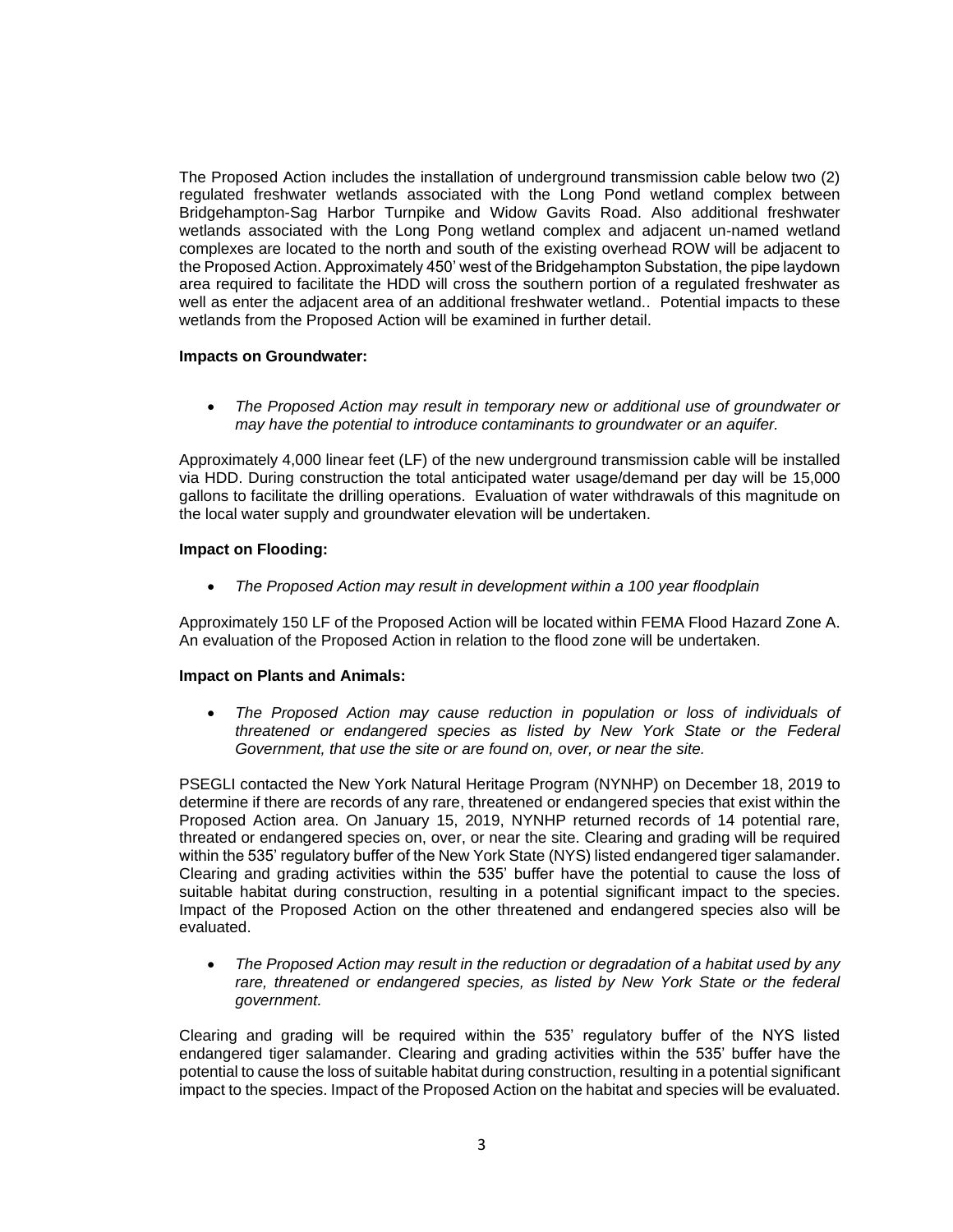*The Proposed Action may result in a reduction or degradation of any habitat used by any species of special concern and conservation needs, as listed by New York State or the Federal government.* 

The Proposed Action is located within a significant occurrence of pitch pine-oak forest natural community, north of the East Hampton Airport. The community provides habitat for the coastal barrens buckmoth, a NYS listed Special Concern species. Impact of the Proposed Action on the habitat and species will be evaluated.

 *The Proposed Action may result in the removal of, or ground disturbance in, any portion of a designated significant natural community.* 

The Proposed Action passes through three significant natural communities designated by NYNHP; Coastal Plain Pond Shore, Coastal Oak-Heath Forest and Pitch Pine-Oak Forest. The Proposed Action has the potential to impact the quality of these habitats through construction related disturbance.

# **Impact on Historic and Archeological Resources:**

 *The Proposed Action may occur wholly or partially within, or substantially contiguous to, an area designated as sensitive for archaeological sites on the NY State Historic Preservation Office (SHPO) archaeological site inventory.*

Approximately 2.4 miles of the new underground transmission cable and associated underground vaults will be installed within areas designated as archaeologically sensitive areas by SHPO. Installation of the cable and vaults through excavation has the potential to impact archaeological resources within the ROW.

 *The Proposed Action may result in the destruction of alteration of all or part of the site or property.*

Approximately 2.4 miles of the new underground transmission cable and associated underground vaults will be installed within areas designated as archaeologically sensitive areas by SHPO. Installation of the cable and vaults through excavation will permanently alter a small portion of the surface of the ROW and the entirety of the subsurface of the ROW, potentially impacting archaeological resources.

# **Impact on Open Space and Recreation:**

 *The Proposed Action may result in the temporary loss of current or future recreational resource.*

The Proposed Action is partially situated within the Long Pond Greenbelt and is also partially situated within land owned and utilized by a private hunting club. In addition to the Long Pond Greenbelt, adjacent parks along the route include Buckskill Nature Preserve and Millers Ground Preserve. Several named and unnamed trails also cross the ROW. The remainder of the route is situated within an existing utility ROW comprised of municipal and private ownership. During construction activities, access to these resources will be restricted for safety purposes resulting in a potential temporary impact on open space and recreational resources.

# **Impact on Critical Environmental Areas (CEAs):**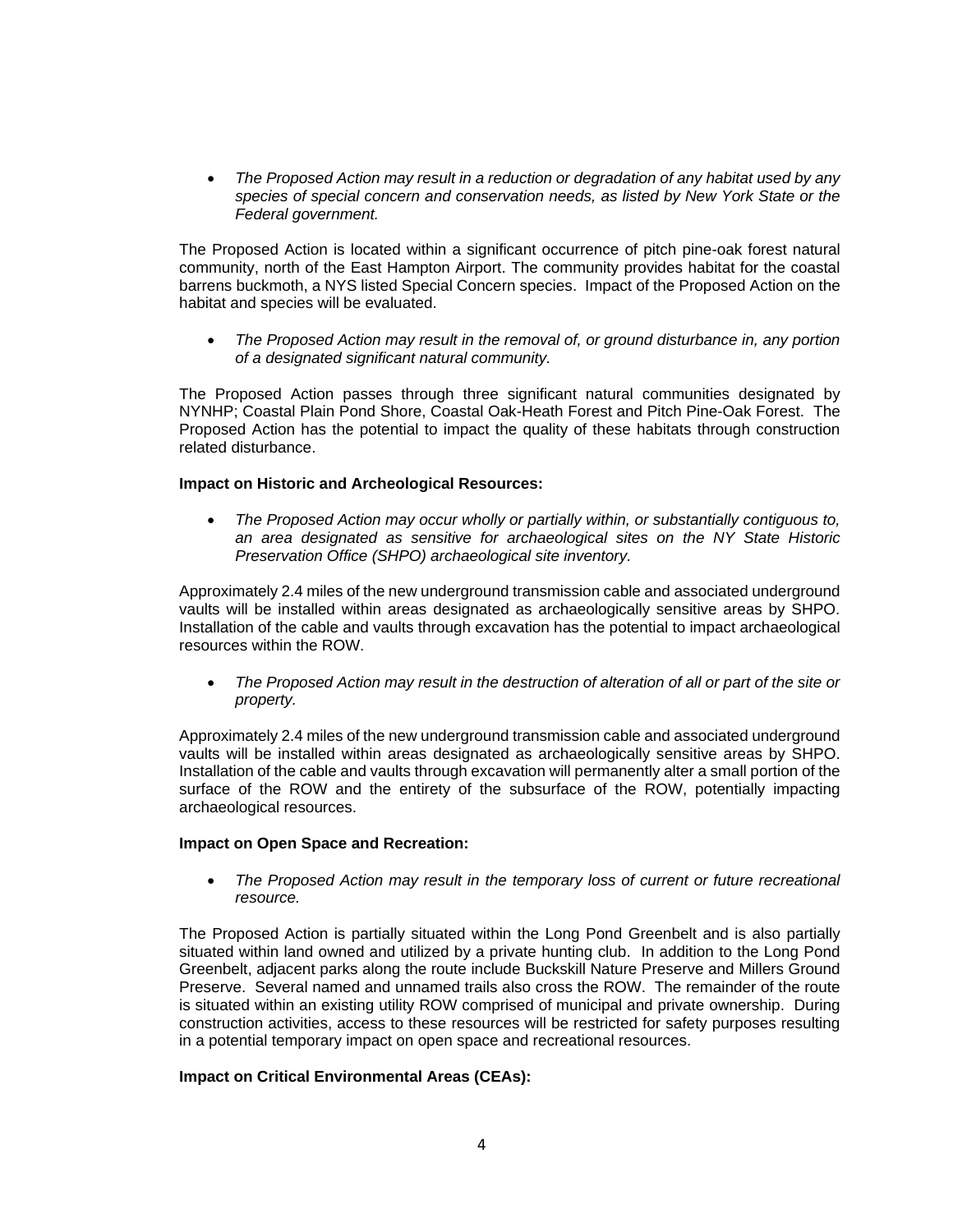*The Proposed Action may result in a reduction in the quality of the resource or characteristic which was the basis for designation of the CEA.*

Portions of the Proposed Action are located within the following CEAs:

- Town of Southampton Aquifer Overlay District
- Lands contemplated for acquisition by the County known as Long Pond
- Suffolk County South Fork Special Groundwater Protection Area
- Town of East Hampton Water Recharge Overlay District

An evaluation of the Proposed Action's impacts on the resources identified in each district will be required to determine the potential impacts to the CEA's.

#### **Impact on Noise, Odor, and Light:**

 *The construction of the Proposed Action temporarily may produce increases in sound above noise levels.*

The Proposed Action will utilize drilling and construction equipment in areas that are predominantly surrounded by open space and suburban residential uses. Increases in noise related to the use of construction equipment will occur during installation of the Proposed Action and may have an impact on the open space areas and nearby residences.

#### **4.0 Organization and Overall Content of the DEIS Document**

The DEIS must conform to the basic content requirements as contained in Title 6, New York Code of Rules & Regulations (6NYCRR) Part 617.9 (b). The outline of the DEIS should include the following sections:

#### **Cover Sheet**

**Table of Contents**

#### **Summary**

#### **1.0 Description of the Proposed Action**

- 1.1 Proposed Action Background, Need, Objectives and Benefits
	- 1.1.1 Proposed Action Background and History
	- 1.1.2 Public Need and LIPA Objectives
	- 1.1.3 Objectives of the Proposed Action Sponsor
	- 1.1.4 Benefits of the Proposed Action
- 1.2 Proposed Action Location and Existing Site Conditions
- 1.3 Proposed Action Design and Layout
	- 1.3.1 Overall Site Layout
	- 1.3.2 Structures
	- 1.3.3 Clearing, Grading and Drainage System
	- 1.3.4 Vehicle Access
- 1.4 Construction Process and Operations
	- 1.4.1 Construction Process
	- 1.4.2 Construction Operations
- 1.5 Permits and Approvals Required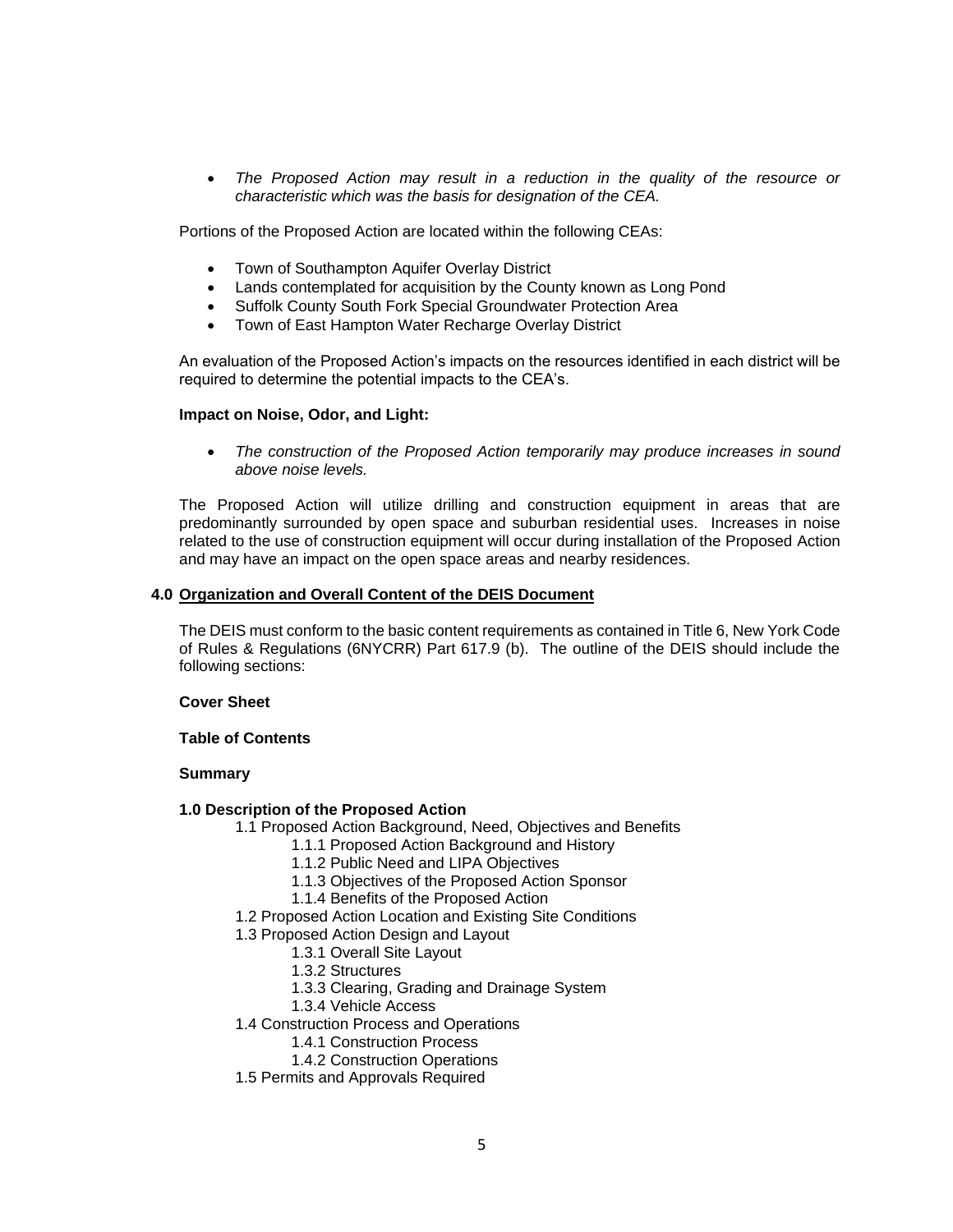#### **2.0 Natural Environmental Resources**

- 2.1 Soils and Topography
	- 2.1.1 Existing Conditions
		- 2.1.2 Anticipated Impacts
		- 2.1.3 Proposed Mitigation
- 2.2 Water Resources
	- 2.2.1 Existing Conditions
	- 2.2.2 Anticipated Impacts
	- 2.2.3 Proposed Mitigation
- 2.3 Ecology
	- 2.3.1 Existing Conditions
	- 2.3.2 Anticipated Impacts
	- 2.3.3 Proposed Mitigation

#### **3.0 Human Environmental Resources**

- 3.1 Cultural Resources
	- 3.1.1 Existing Conditions
		- 3.1.2 Anticipated Impacts
		- 3.1.3 Proposed Mitigation
- 3.2 Open Space and Recreation
	- 3.2.1 Existing Conditions
	- 3.2.2 Anticipated Impacts
	- 3.2.3 Proposed Mitigation
- 3.3 Critical Environmental Areas
	- 3.3.1 Existing Conditions
		- 3.3.2 Anticipated Impacts
		- 3.3.3 Proposed Mitigation
- 3.4 Noise
	- 3.4.1 Existing Conditions
	- 3.4.2 Anticipated Impacts
	- 3.4.3 Proposed Mitigation

### **4.0 Other Required Sections**

- 4.1 Construction-Related Impacts
- 4.2 Cumulative Impacts
- 4.3 Adverse Impacts that Cannot be Avoided
- 4.4 Irreversible and Irretrievable Commitment of Resources
- 4.5 Effects on the Use and Conservation of Energy Resources
- 4.6 Growth-Inducing Aspects

### **5.0 Alternatives**

5.1 Alternative 1: No Action

5.2 Alternative 2: New 69kV Circuit Underground North through Sag Harbor and then South to Buell Substation. Route will parallel existing gas circuit.

5.3 Alternative 3: New 69kV Circuit Underground South to Montauk Highway and North to Buell Substation.

5.4 Alternative 4: New Hybrid Overhead/Underground 69kV Circuit North to Sag Harbor and then South to Buell Substation.

5.6 Alternative 5: Separate existing Bridgehampton to Buell & Bridgehampton to East Hampton 69kV Double Circuit

### **6.0 References**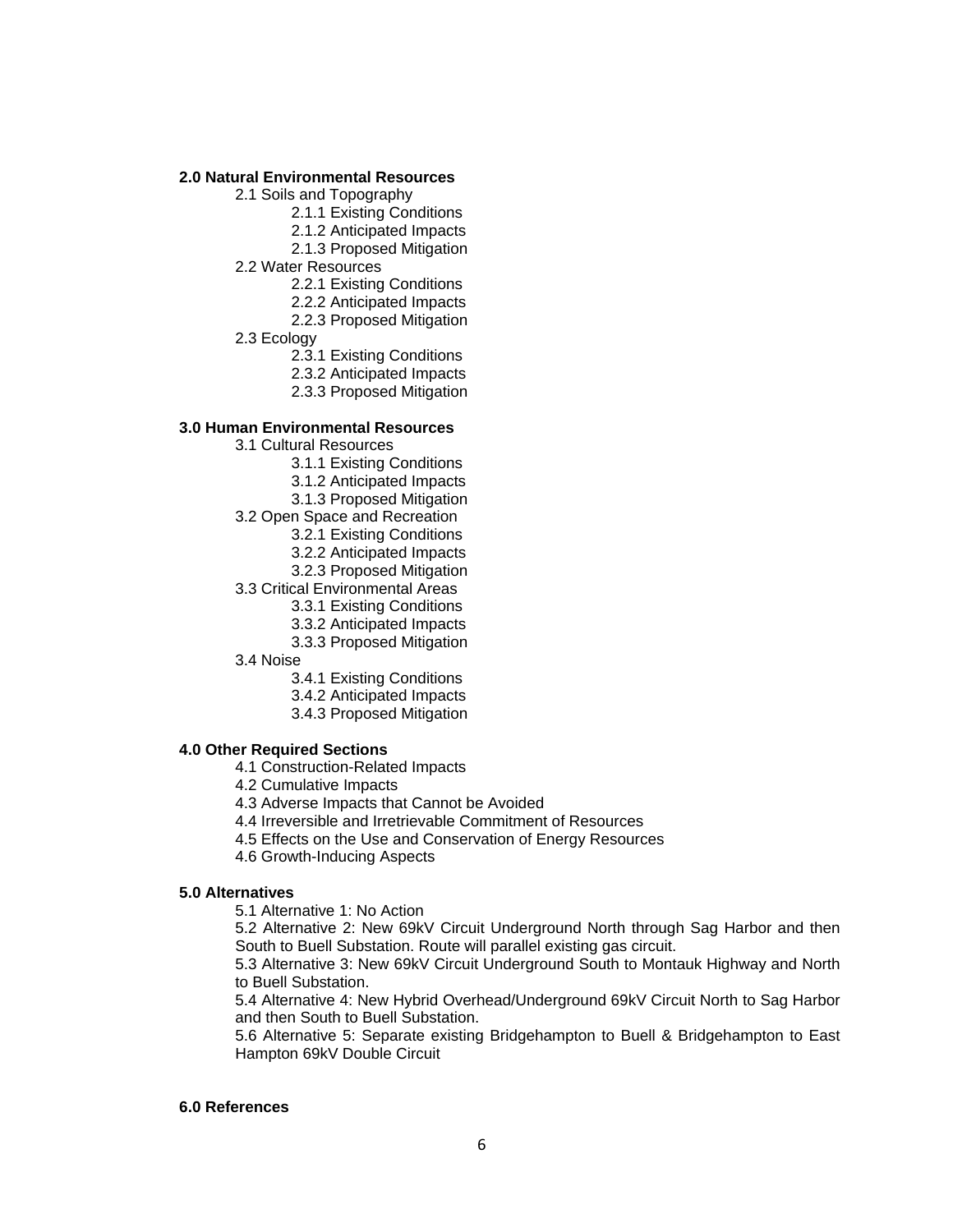### **Appendices**

Appendices to include traffic impact analysis and noise assessment as well as additional technical studies as applicable to support the above scoped sections.

### **5.0 Detailed DEIS Scope**

New York's State Environmental Quality Review Act (SEQRA) requires that a DEIS should include a statement and evaluation of potential significant adverse impacts at a level of detail that reflects the severity of the impacts and the reasonable likelihood of their occurrence including short-term and long-term impacts. This section further describes the level and type of analysis expected with respect to the key potential environmental impacts of the Proposed Action. Each major section is followed by a description of the extent and quality of information needed to perform the evaluation of each of the impacted resources.

### **Description of the Proposed Action**

### **Description of the Project Area**

1. Describe the entire area that is subject to the Proposed Action, which include: a listing of all tax lots within the affected area, proposed uses of said tax parcels, and accompanying map illustrating the same.

#### **Background and History**

1. Describe the site and utility use history; include a full description of the existing and historic use of the site, a description of previous clearing activities, the status of the current use of the site, site ownership, and existing easements.

#### **Public Need and LIPA Objectives**

- 1. Relate the Proposed Action to LIPA's goals and objectives for the electric utility grid.
- 2 Discuss the public need for the Proposed Action.

#### **Objectives of the Project Sponsor**

1. Discuss the objectives of PSEGLI.

#### **Benefits of the Proposed Action**

1. Discuss the benefits of the Proposed Action on the electric utility grid and to the associated communities served.

# **Proposed Action Location and Existing Site Conditions**

- 1. Describe the location of the site, using appropriate mapping and/or tables in terms of adjacent/nearby significant properties.
- 2. Utilize regional mapping resources to identify existing protected, unprotected and developed land.
- 3. Identify the existing conditions of the site in terms of a site survey, vegetative cover and current use of the area to describe the overall site conditions.

#### **Proposed Action Design and Layout**

- 1. Provide a table summarizing the breakdown of associated land use and development components of the Proposed Action.
- 2. Include a brief description of the overall Proposed Action layout; location/distribution of proposed structures on the site, services, access points, limits of site disturbance, and areas to remain undisturbed clearly identified.
- 3. Discuss all grading activities and identify all areas that will be disturbed and cleared.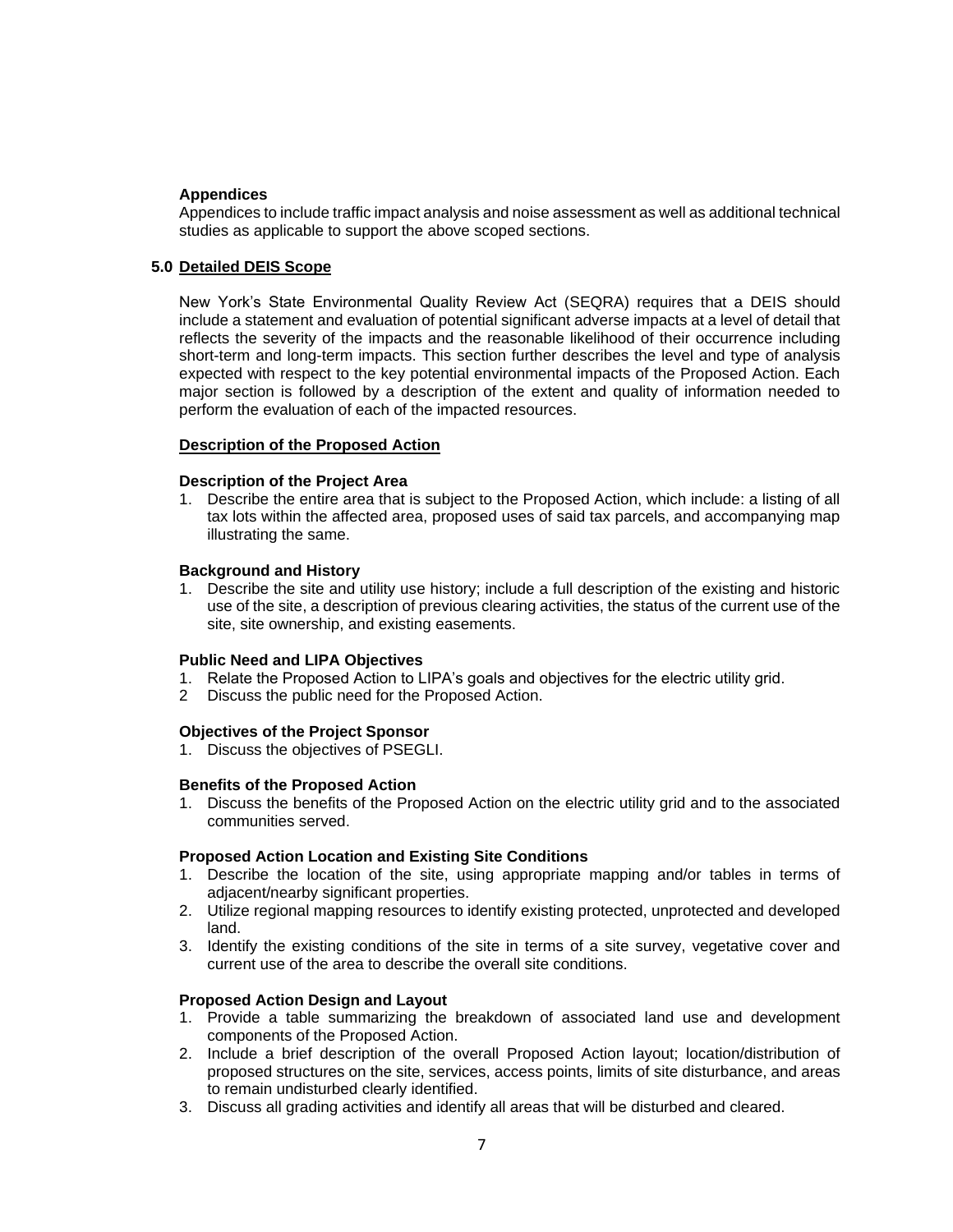- 4. Provide estimates of the volume of soil to be excavated, cut/filled, removed from site and the maximum depths of cut/fill.
- 5. Discuss conformance to NYSDEC State Pollutant Discharge Elimination System (SPDES) stormwater and erosion control regulations for construction and post-construction conditions.
- 6. Describe the vehicle access points, construction roadway, and permanent access points for maintenance.
- 7. Discuss internal access path maintenance responsibilities and processes.
- 8. Include a description of the water supply and proposed wastewater handling from drilling activities and corresponding use of water supply.
- 9. Discuss the ownership of the properties and easements for the Proposed Action.

# **Construction Process and Operations**

- 1. Discuss the anticipated construction process, methods, sequence, and schedule.
- 2. Describe the Proposed Action phasing, with anticipated milestones that initiate/conclude each phase.
- 3. Describe potential construction equipment storage/staging sites, delivery truck routes, hours of operations, and workers' parking areas.
- 4. Discuss amount of soil material to be removed from site, number of truck trips, and the duration of this phase of the Proposed Action.
- 5. Describe the measures taken to prevent/mitigate soil erosion during construction, the pertinent regulations and required plans and permits in this regard, and other actions taken to protect natural and sensitive areas.

# **Permits and Approvals Required**

- 1. Provide narrative of remaining SEQRA review steps.
- 2. Identify all the anticipated government and agency permits necessary to implement the Proposed Action as well as any covenants and easements.

# **Natural Environmental Resources**

# **Soils and Topography**

- 1. Determine the topography of the site using available topographic information. High and low points will be identified, and a slope analysis presented and discussed.
- 2. Determine the existing soil types and the limitations/constraints on development of each pursuant to Suffolk County Soil Survey.
- 3. Collect soil borings to determine subsurface soil quality and depth to groundwater for high and low points.
- 4. Evaluate the grading proposed for the site, and the volume and disposition/origin of cut or fill.
- 5. Estimate the quantity of cut/fill to be removed from or placed on the site, the necessary approvals for such import/export of material, and proposed changes to topographic elevations.
- 6. Describe the mitigation of any issues of erosion, retention of soils, and protection of steep slope areas.
- 7. Identify any corrective measures necessary to overcome soil limitations.

# **Water Resources**

- 1. Describe the existing groundwater, surface water, and drainage conditions on the site, including a discussion of the groundwater and surface water conditions and trends.
- 2. Describe any existing surface water systems on the Proposed Action site or nearby receiving waters with a focus on nearby water bodies including Long Pond and its associated wetlands.
- 3. Determine the elevation of the water table beneath the site which through a literature review and on-site soil borings.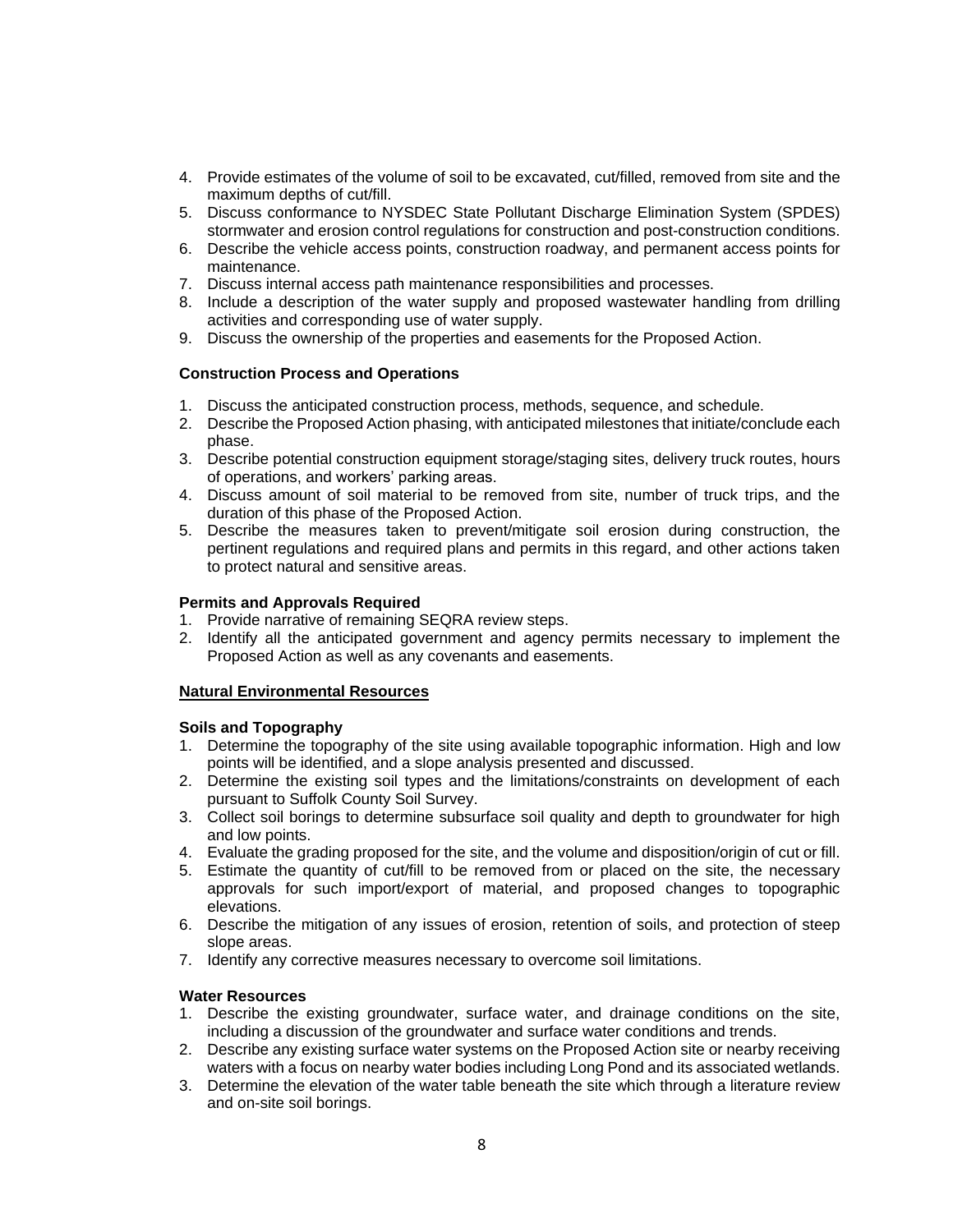- 4. Analyze other potential sources of water quality impacts related to construction activities, including the potential impacts that would be associated with a frac-out event.
- 5. Evaluate how the proposed stormwater management practices to be employed during construction activities will comply with NYSDEC SPDES General Permit 0-20-001.
- 6. Provide a discussion of the Proposed Action's impact on designated flood areas, if any.
- 7. Describe the water demands of the Proposed Action and the potential for impacts on water supply systems.
- 8. Provide communications from the Suffolk County Water Authority (SCWA) regarding the impact of the Proposed Action on the existing public water supply located within the vicinity of subject site, and its ability to provide adequate service to meet the water demands associated with the drilling activities associated with the Proposed Action.
- 9. Evaluate the Proposed Action's potential impacts on and consistency with the Nassau and Suffolk Counties comprehensive management plan for the special groundwater protection area program.
- 10. Provide sufficient details to address all regulatory approvals necessary for the project as they relate to water resources management so that a coordinated review of the DEIS with involved agencies can be performed.
- 11. Identify any mitigation measures proposed to minimize impacts to identified water resources.

# **Ecology**

- 1. Inventory, document, and map existing habitats through aerial photography and an inspection of the site by a qualified biologist/ecologist.
- 2. Create this inventory to track the vegetation and wildlife habitats, concentrations of species, and general habitat characteristics throughout the subject site.
- 3. Analyze all of the existing natural communities in order to describe, map, classify, and rank them with respect to state and global rarity of the community type, consistent with the New York Natural Heritage Program's (NHP) natural community classification database.
- 4. Provide an inventory of flora and fauna, both observed and expected. Local vegetation types, including any occurrence of facultative wetland indicator plants and vernal ponding, will be fully described for any depressions, kettle holes, ravines, or lowlands. Significant natural features will be noted when encountered. Stands or clusters of unique and critical habitats will be mapped and described.
- 5. Describe the wetlands and aquatic habitats of Long Pond, and the trends of this habitat.
- 6. Contact the NHP for site file information concerning habitats, plant and animal species, and for field surveys and investigations of the property.
- 7. Identify and inventory potential impacts, as well as mitigation measures, from the Proposed Action on protected native plants, plant and animal species listed as endangered, threatened, special concern (or with other protective status) and significant habitat areas on or in the vicinity of the project site.
- 8. Describe the land clearing and changes in land cover and habitat for the project site including any changes in habitat.
- 9. Analyze impacts to vegetation, wildlife habitats, and individuals both quantitatively and qualitatively. Include any direct impacts due to change in habitat cover or indirect impacts on human activities, such as noise from construction activities in open space areas.
- 10. Identify the potential for any direct or indirect impacts on rare, threatened, or otherwise protected plant and animal species and their habitats.
- 11. Provide sufficient details to address all regulatory approvals necessary for the project as they relate to natural resources management so that a coordinated review of the DEIS with involved agencies can be performed.
- 12. Identify mitigation measures which may reduce potential ecological impacts.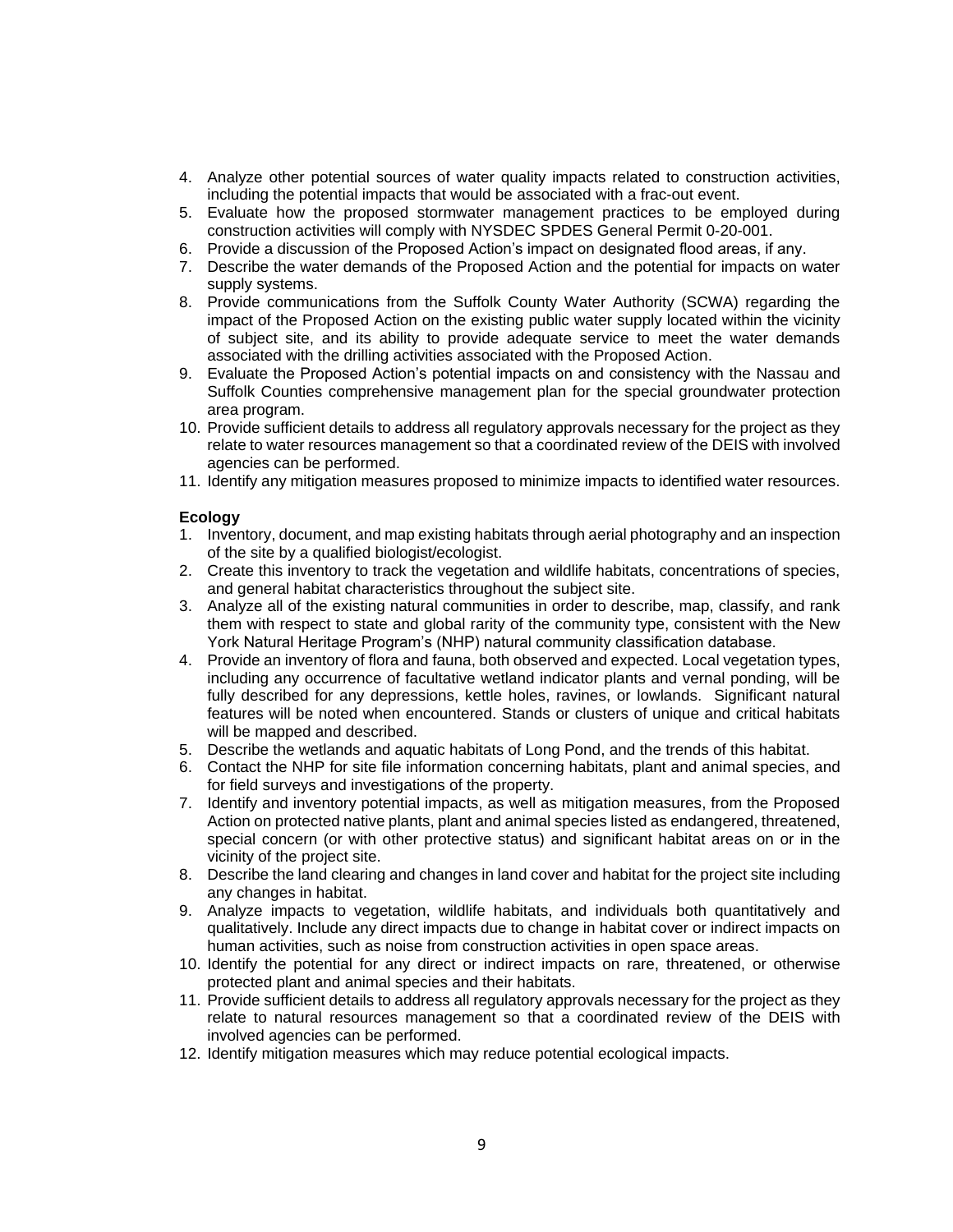# **Human Environmental Resources**

# **Cultural Resources**

- 1. Determine potential presence of and, if determined to be present, the nature and extent of historic and/or pre-historic resources of the site by reference to materials of the New York State Office of Parks, Recreation and Historic Preservation (NYS OPRHP), to be documented with an appropriate map.
- 2. Contact NYS OPRHP to determine if a Cultural Resource Assessment (CRA) will or will not be solicited.
- 3. Prepare a Phase 1 CRA if deemed necessary by NYS OPRHP.
- 4. Identify any mitigation measures proposed which may reduce potential impacts to cultural resources.

# **Open Space and Recreation**

- 1. Inventory and describe existing open space and recreation areas on and adjacent to the site.
- 2. Evaluate the potential impact of the Proposed Action on use of existing Open Space and Recreational resources, including temporary public access impacts during construction.
- 3. Identify any mitigation measures proposed which may reduce potential impacts to open space and recreation.

# **Critical Environmental Areas**

- 1. Determine potential presence and extent of CEA's by reference to materials provided by the NYSDEC.
- 2. Evaluate the potential impacts of the Proposed Action on CEA's.
- 3. Identify any mitigation measures proposed which may reduce potential impacts to critical environmental areas.

# **Noise**

- 1. Evaluate existing noise environment in terms of ambient noise levels and proximity to sensitive receptors. Existing noise generators shall be discussed.
- 2. Analyze potential impacts of the Proposed Action to the existing ambient noise levels during construction and during operations, if any.
- 3. Identify any mitigation measures proposed which may reduce potential impacts to existing ambient noise conditions

# **Coastal Zone**

- 1. Determine potential presence and extent of New York State Coastal Zone by reference to materials provided by the New York State Department of State.
- 2. Evaluate the potential impacts of the Proposed Action on the Coastal Zone.
- 3. Prepare a Coastal Consistency Review.
- 4. Identify any mitigation measures proposed which may reduce potential impacts to the Coastal Zone.

# **Other Required Sections**

# **Construction Related Impacts**

1. Describe the impacts related to construction noise, air quality and dust, erosion and sedimentation, area receptors, applicable nuisance regulations, applicable agency oversight and safeguards, phasing of the project, staging areas, parking areas, operation areas, duration, hours, and related mitigation measures to reduce construction impacts.